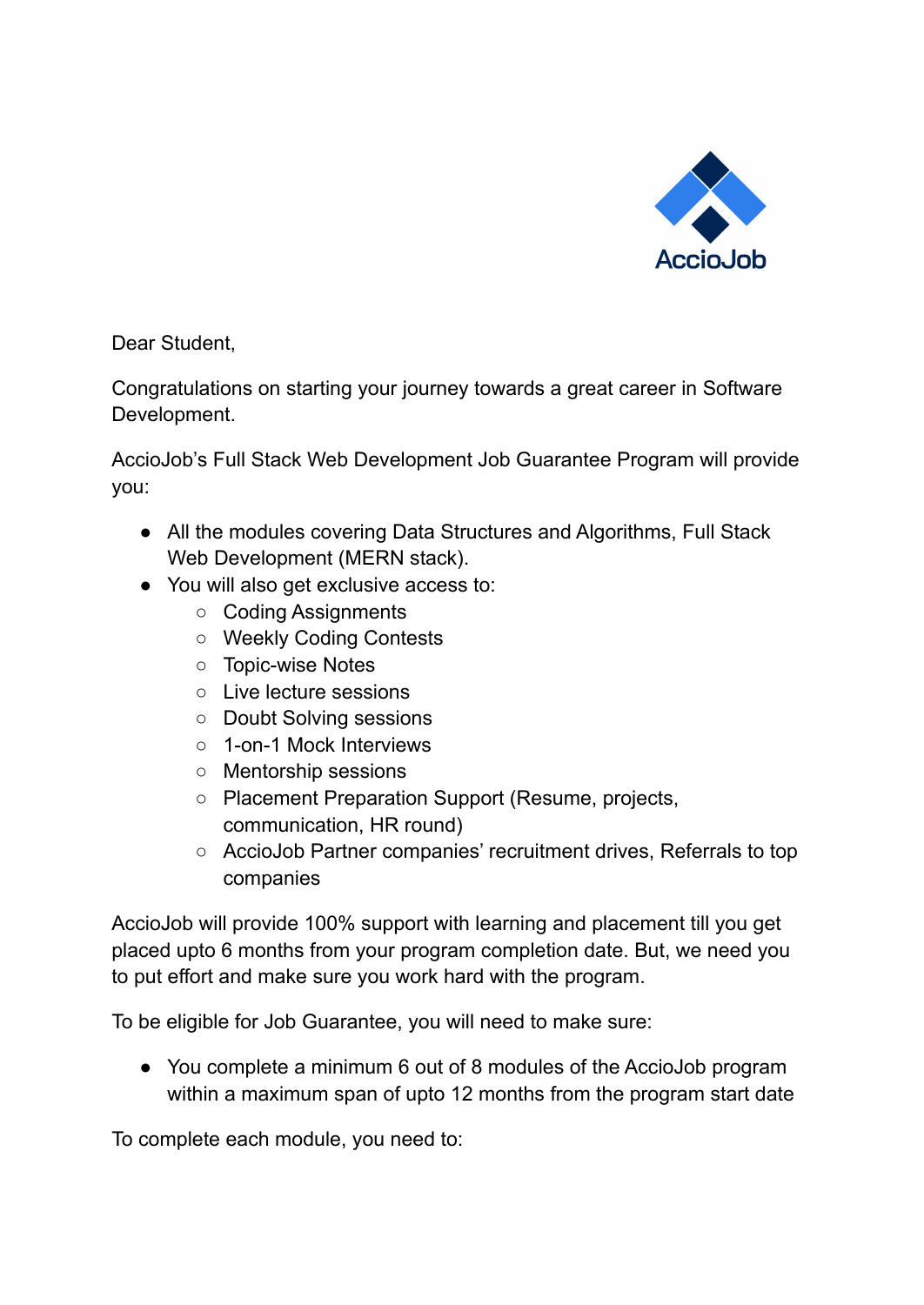- Solve minimum 50% assignments in each module
- Clear the module's mock interview at the end of each module

(You can redo a module till you are confident and clear the mock interview on it.)

What are the scenarios in which the program fee refund holds void for you?

- You turn down a job offer with a guaranteed proposal.
- You accept a job opportunity outside of AccioJob anytime from the start of the program till the 6-months guarantee period after program completion gets over.
- You don't apply to 3 or more job opportunities via AccioJob where you're eligible to apply for.
- You don't agree to relocate to the location proposed by the employer and turns down the offer.
- You don't respond/reply to the official communication mails from AccioJob.
- You don't follow through the interview/qualifying process in a timely and professional manner.
- You must be able to pass any background check from your previous employers/institutes. In case you fail to pass the background check associated with the job offer, you will not be eligible for the program fee refund.
- You must be eligible to legally work in India. You must have a valid PAN Card and Aadhar Card. You should have valid marks sheet and degree to validate your degree. (NOTE: In case you are in final your year of college, then last semester marks sheet and proof from your college mentioning the month and year of graduation from college is required)

FAQs:

Q: What if I do not receive any offers after the program?

A: If you don't receive an offer letter of 5 LPA CTC or above for a full time opportunity within six months of successfully completing the program, your full program fee will be refunded to the same source (original method of payment).

Note: All refunds will be processed within 15 working days after the refund request is approved by AccioJob.